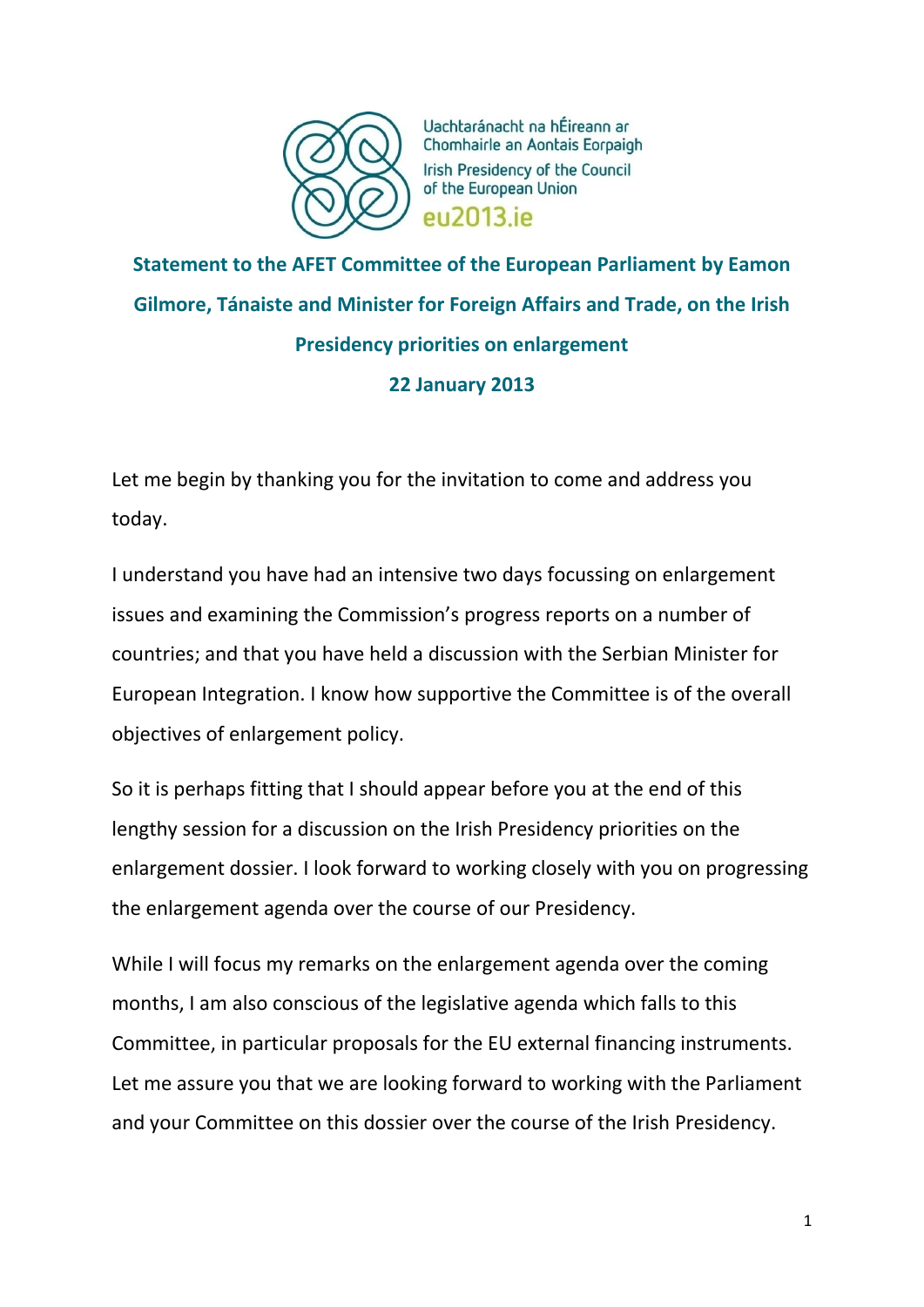Before going into detail, allow me to begin with a few comments about Ireland's overall Presidency priorities and how these complement the EU's enlargement policy.

As I am sure you are aware, the theme of our Presidency is Stability, Jobs, and Growth. The Irish Presidency will be that of a recovery country driving recovery in Europe. While our official Presidency programme sets out in detail its legislative and other priorities across all formations of the Council of the European Union; the main priorities can be summarised as:

- Securing stability
- Investing in sustainable jobs and growth
- Europe and the world , in particular the importance of looking beyond our borders and engaging with global partners

In relation to this third priority, we will work closely with the High Representative/Vice President Catherine Ashton and the European External Action Service in responding to the key foreign policy and security challenges that we face. I look forward to engaging with the Committee in this regard in support of the High Representative during our Presidency.

Enlargement is a key part of the Presidency programme and of its theme. The enlargement policy remains the EU's most effective tool in supporting reform and transformation throughout Europe. The adoption in the Western Balkans, and in other aspirant members, of the EU's values ensures stability and irreversible political reform. There are obvious economic benefits in the form of a larger common market which translates into jobs and economic growth,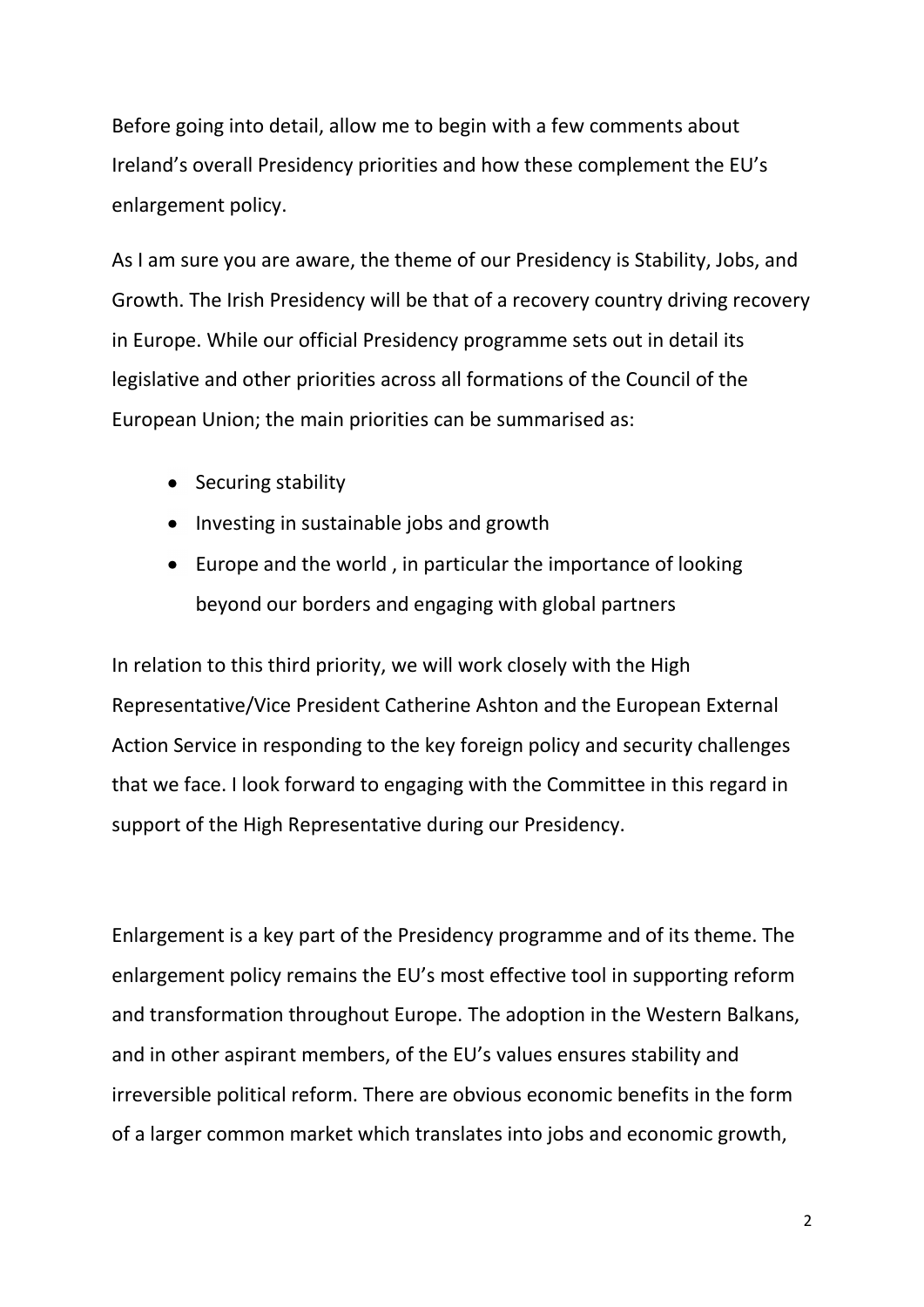both for the EU and its new and aspiring members. Ultimately the policy contributes to both our security and our prosperity.

Ireland has experienced these positive effects first hand. This year marks the 40<sup>th</sup> anniversary of Ireland's EU accession. Membership of the EU has been a driving force for social and political change in Ireland, one of the first three "accession" states of the European Union. During our last Presidency in 2004, Ireland welcomed ten new Member States into the EU during the 'Day of Welcomes'. In 2013 the Irish Presidency will continue to prioritise a credible enlargement policy based on the principle of conditionality.

## **Nobel Peace Prize**

When discussing and assessing the EU's enlargement policy it is important to keep the bigger picture in view. The European Union is the most successful peace process the world has ever seen. And the EU's enlargement policy is one of its most successful policies; concretely contributing to the over-arching aims and ambitions of the Union. Robert Schuman's vision was of a supra-national community that would share strategic resources in order to 'make war not only unthinkable but materially impossible' and to build a lasting peace in Europe.

Our achievements in that respect were recognised last year when the European Union was awarded the Nobel Peace Prize. Alfred Nobel in his will said that the prize should go to whoever "shall have done the best work for fraternity among nations, for the abolition or reduction of standing armies, and for the holding and promotion of peace congresses". The European project has created a level of cooperation between countries that is without parallel. This cooperation has allowed the EU to become the most successful force for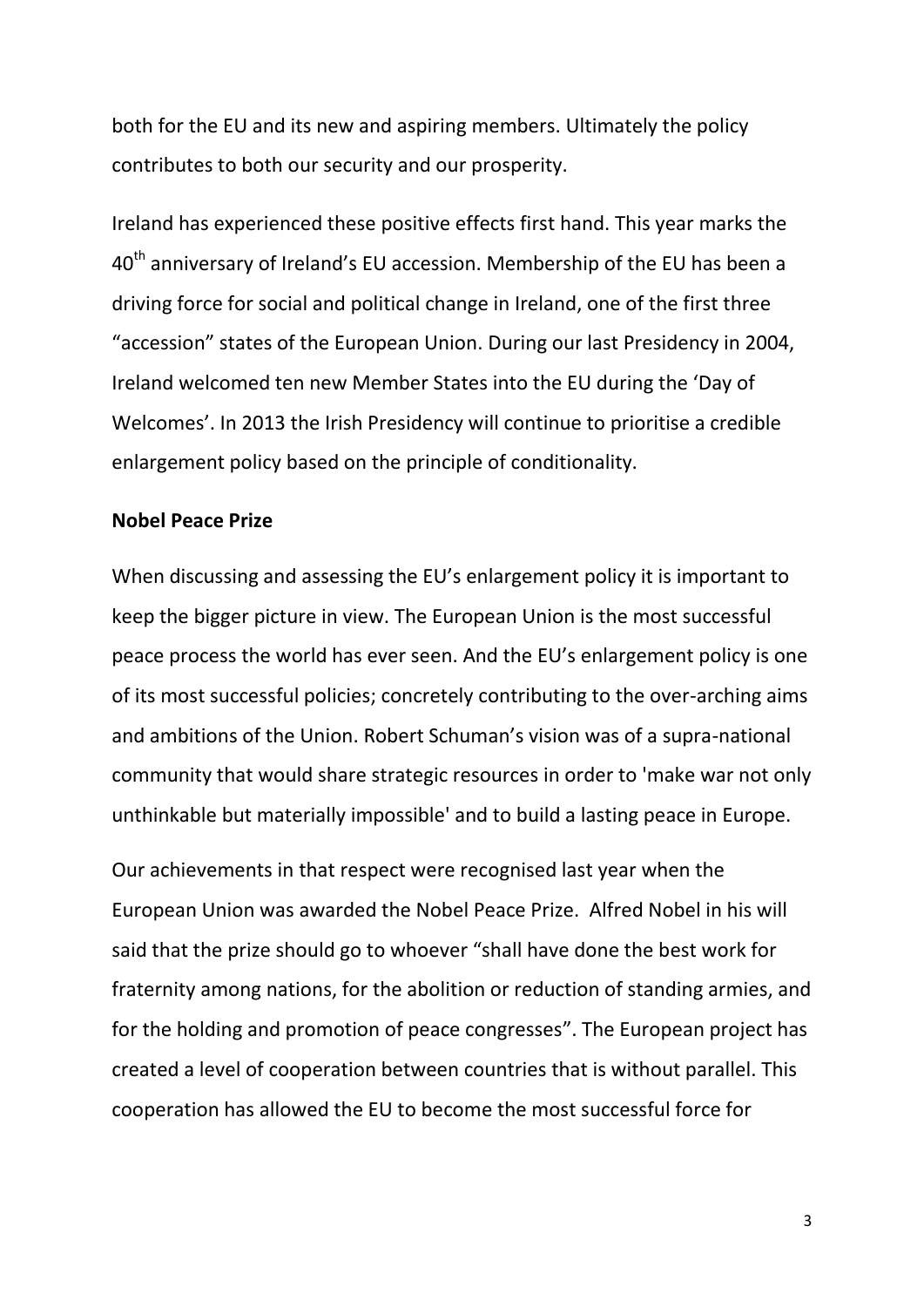democratisation and peace in the world today. Enlargement is central to that achievement.

## **Enlargement agenda in 2013**

Ireland is, and always has been, a strong advocate of EU enlargement, and of the European future of the Western Balkans. We want to see concrete progress in the accession process for all the candidates and prospective candidates. I would like to take this opportunity to pay tribute to this Parliament's and this Committee's championing of the enlargement of the Union. Your individual members play a significant role in transmitting messages about EU values, rights and responsibilities to prospective members. I believe that we are of one mind with the Parliament in our aims.

Overall 2013 is likely to be an eventful year for the EU's enlargement policy.

While in recent years the first semester Presidency did not have a huge workload on enlargement at Council, the Danish Presidency changed that trend with decisions made on Serbia and Montenegro. The Council Conclusions agreed in December allow for the possibility of similar important decisions on the Former Yugoslav Republic of Macedonia, Serbia, Kosovo and possibly Albania during Ireland's term. And, of course, we are due to see the completion of Croatia's journey to EU membership with their accession on 1 July.

## **Western Balkans**

The momentum gained by Croatia's imminent accession needs to be sustained. The EU's commitment to the European perspective of the Western Balkans is unequivocal, but it also needs to remain credible. The December Council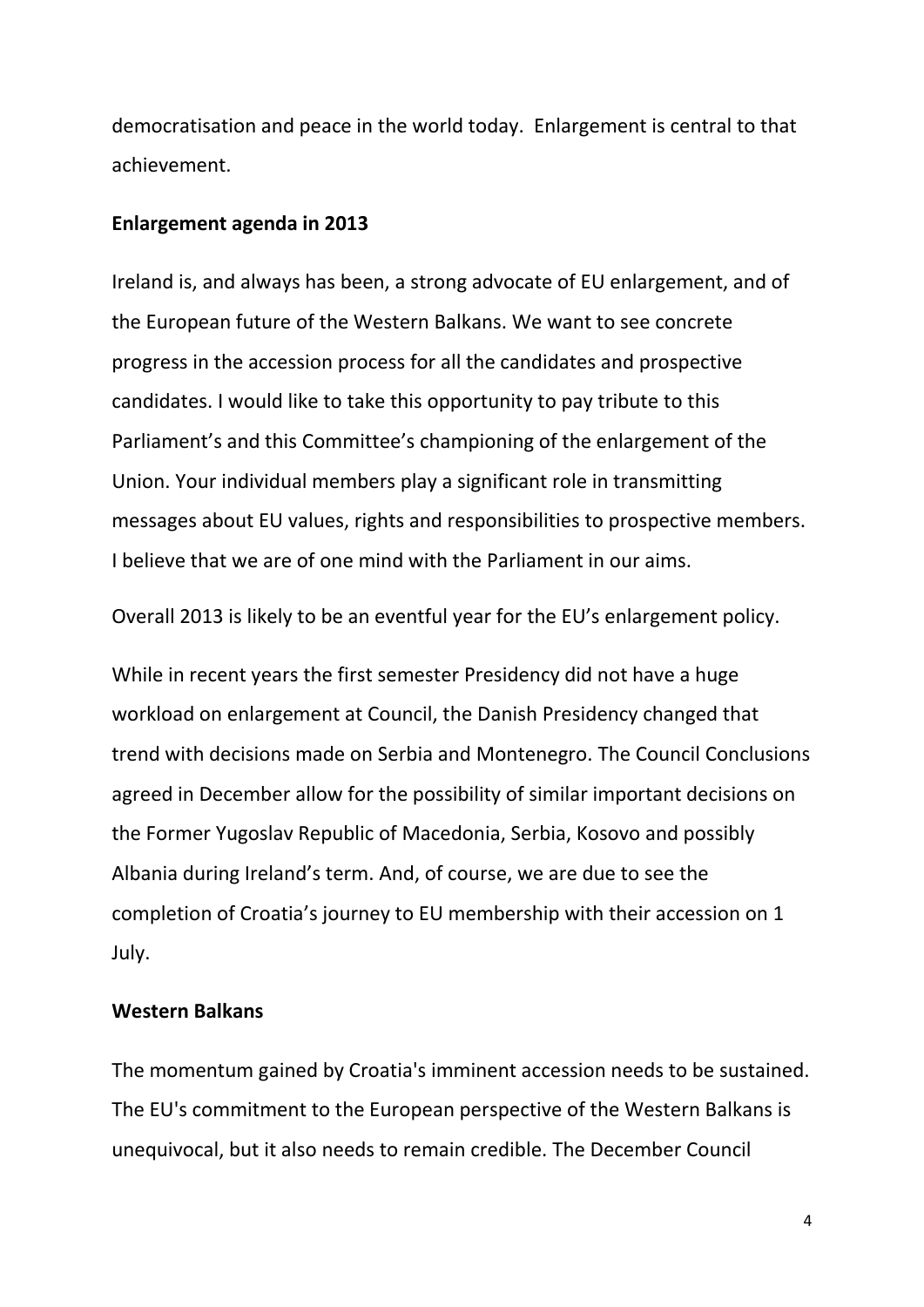Conclusions agreed a number of "rendezvous" paragraphs which propose returning in the first half of 2013 to the possibility of opening accession negotiations for Serbia and the Former Yugoslav Republic of Macedonia, of granting of candidate status to Albania, and of opening of Stabilisation and Association Agreement negotiations with Kosovo.

Decisions on these issues will follow from reports to be presented to the Council in Spring, and on progress achieved by the individual countries. The Irish Presidency will lead the Council's assessment of these.

It will be a delicate balance to allow enough time for progress to be registered and reported on, while ensuring we have the time needed for discussion and agreement at Council. We are in contact with the Commission with regard to the timing of these reports and their subsequent consideration at Council. We would hope that consideration in the Spring would then pave the way for possible decisions at the June Council. We recognise that this is an ambitious timetable. To adhere to it will be challenging; particularly when you consider the numerous factors governing decisions. But I can assure the Committee that the Irish Presidency will work assiduously to try and secure progress on the accession paths of all the countries of the Western Balkans.

In that regard, let me just confirm that Ireland is also supportive of Bosnia and Herzegovina's EU perspective. While there are no decisions due to be made by the Council on Bosnia and Herzegovina during our Presidency, we hope that the coming months will see the Bosnian government and political leaders make real and sustained progress in order to realise their country's EU ambitions.

Our commitment to furthering the process for all was further evidenced by the Informal meeting of Ministers and State Secretaries for European Affairs which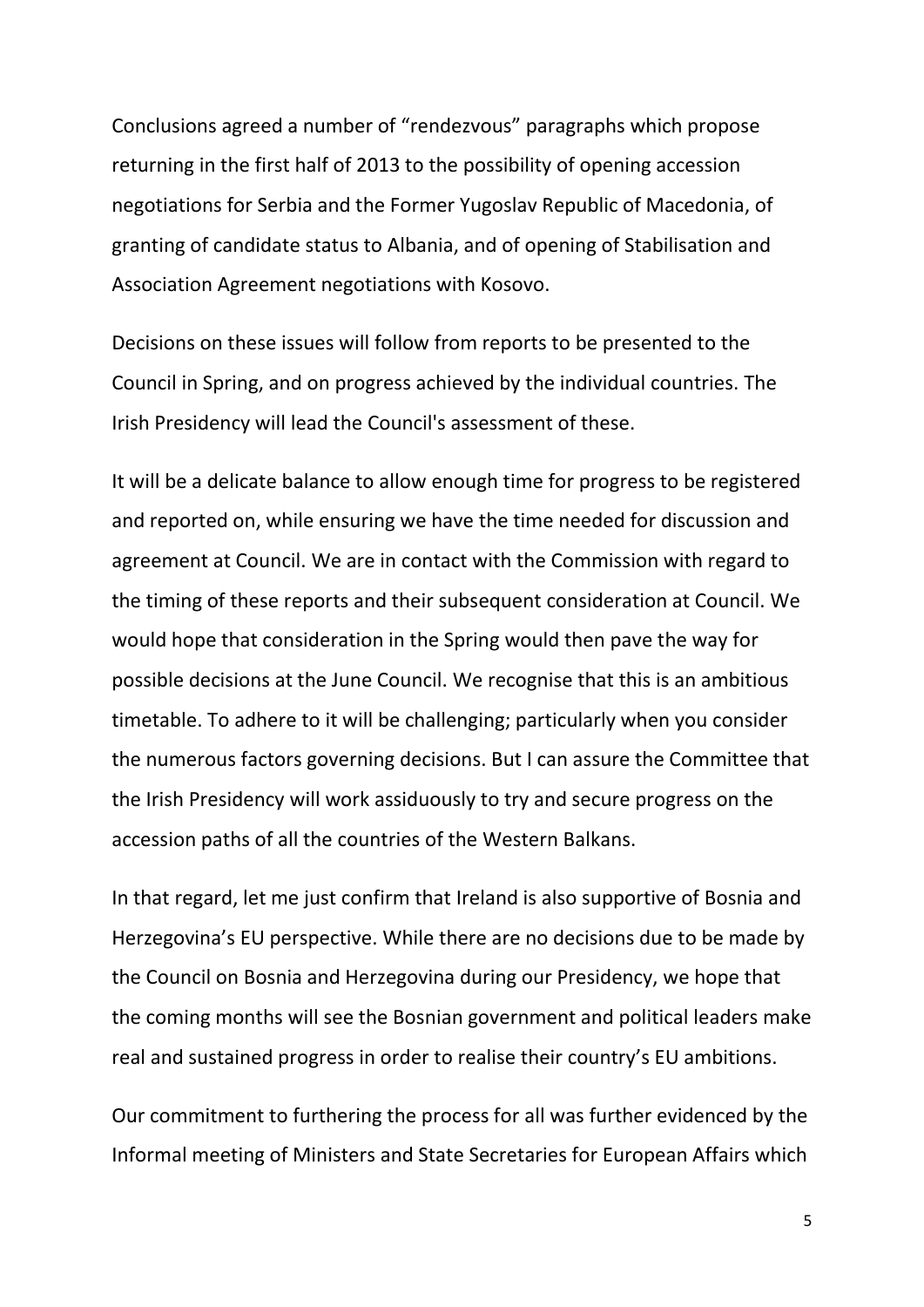took place in Dublin yesterday. The five candidate countries were invited to participate, and the lunch time discussion was devoted to enlargement. In addition to this, Minister of State for European Affairs, Lucinda Creighton, and Commissioner Füle met separately with representatives from the three prospective candidates to discuss how we can further encourage and support them in the accession process.

Of course, we have three countries already in negotiations and the bread-andbutter work of advancing the process for them continues.

## **Croatia**

And here, let me return to Croatia, which has completed negotiations and is expected to accede on 1 July. The Irish Presidency will oversee consideration of the Commission's final monitoring report. The Commission's last monitoring report gave the Croatians a clear list of the outstanding issues that had to be addressed. I am confident that they are working on these and that the next, and final, monitoring report will deem them ready for accession.

#### **Iceland**

Turning now to Iceland, the Committee will be aware of the agreement between the governing coalition parties to essentially slow down the accession negotiations in the run up to their elections on 27 April.

However, you will also have noted the intention to continue cooperation with the EU on the chapters that are open with a view to advancing these towards closure. Ireland will continue to work with Iceland in this regard.

6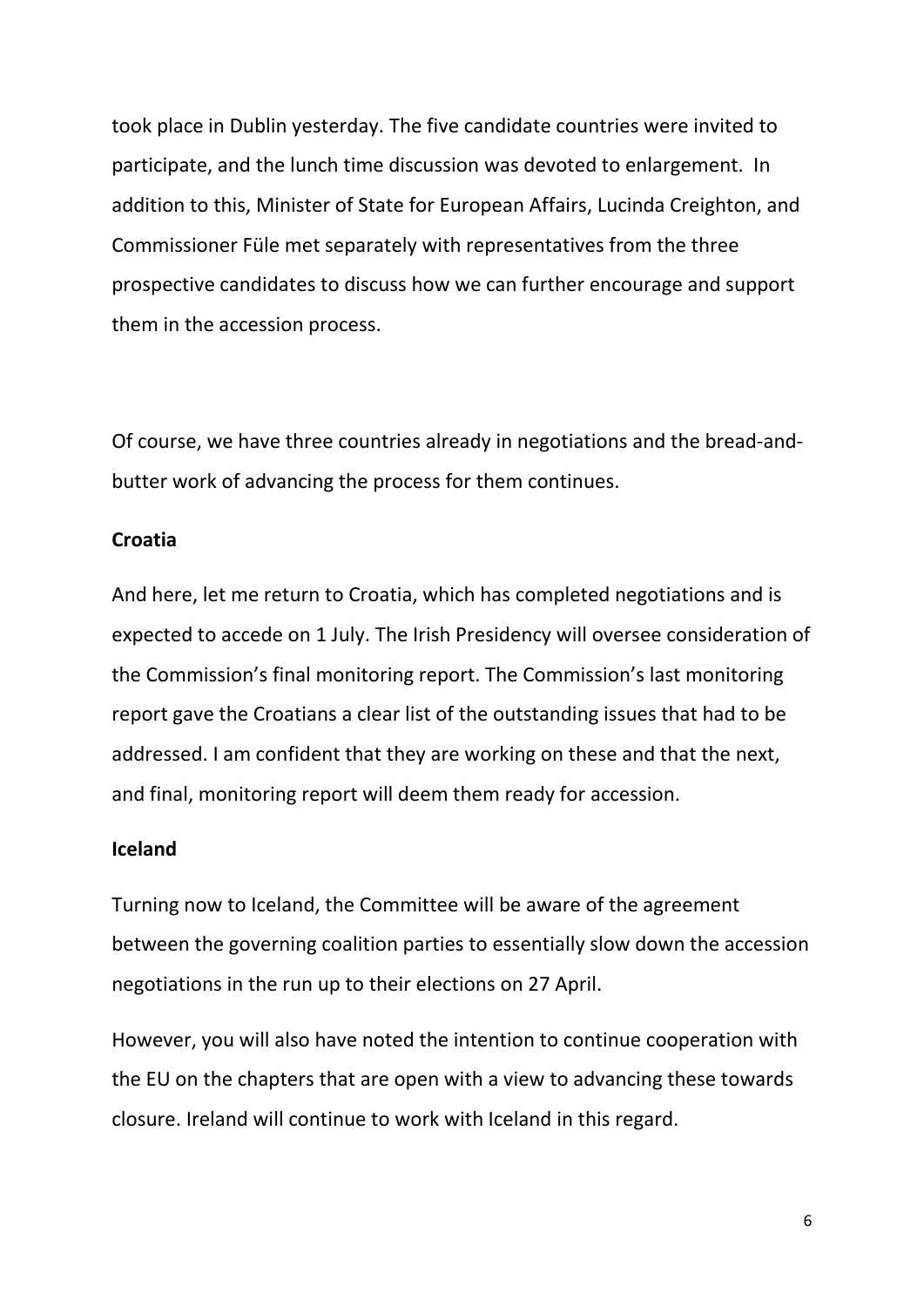All EU candidates have, of course, the right to pursue the negotiations at a pace which they deem appropriate to their particular situation. We respect the decision of the Icelandic government who have throughout this process acted with the upmost transparency in all their dealings on the accession process.

This decision does temper our initial ambitions somewhat. However, we would hope to be in a position to open two further Chapters – those for which Iceland has already submitted negotiating positions to the EU - and to close three Chapters.

Our engagement with Iceland will continue. My colleague, the Minister of State for European Affairs, will travel to Reykjavik tomorrow for discussions.

#### **Turkey**

The December Council Conclusions on Turkey recognised that it is in the interests of both parties that accession negotiations regain momentum soon. The Commission's positive agenda has succeeded in retaining engagement in the process. The technical working groups established are carrying out valuable work in a number of key areas to promote the continued alignment of Turkey's legislation with the EU acquis.

The EU has prepared a broader dialogue and a framework for cooperation with Turkey on JHA issues, as well as a road map towards a visa-free regime. It is now important for Turkey to sign in parallel the readmission agreement with the EU. This is a precondition for steps towards visa liberalisation as a gradual and long-term perspective.

Though of great value in themselves, these positive developments are not a substitute for actual progress in the negotiations. I am conscious that it has been some time since the last negotiation chapter was opened under the

7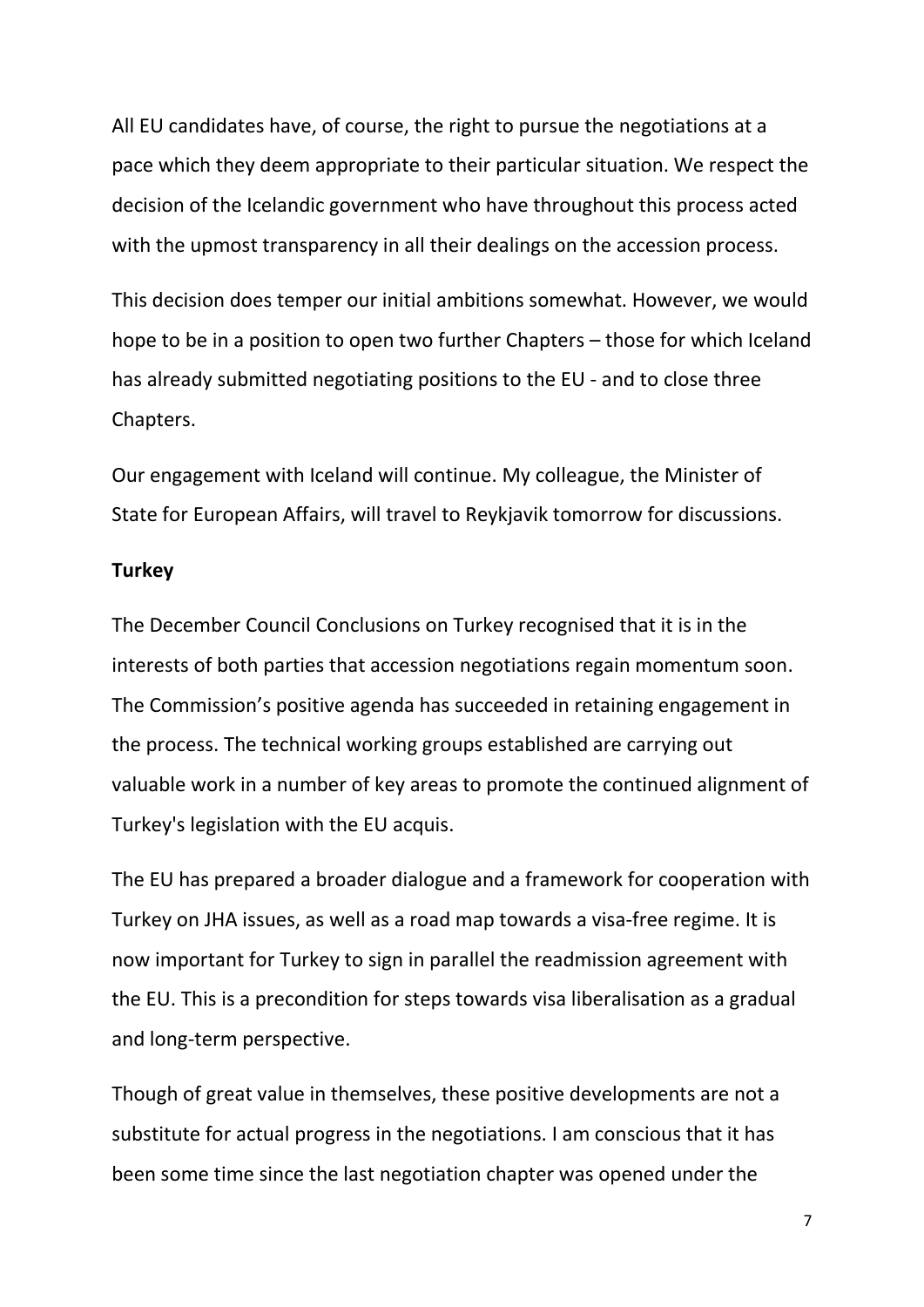Spanish Presidency in 2010. We would hope to make progress on the negotiations during our Presidency and hope to open at least one Chapter, if that proves possible.

To achieve this we will rely on the willingness of all parties, both EU Member States and Turkey, to facilitate progress.

#### **Montenegro**

The Cypriot Presidency succeeded in opening the first of the negotiations Chapters with Montenegro. As the process of screening continues, we would hope to follow that example by opening a further chapter, possibly two.

The negotiating framework for Montenegro puts into effect the "new approach" which sees progress achieved on the rule of law chapters linked to overall progress in the accession negotiations. The EU has completed the outcome of screening on these chapters - Judiciary and fundamental rights, and Justice, freedom and security. Montenegro has been invited to prepare the required Action Plans which constitute the opening benchmarks for these chapters. We do not expect to open these Chapters during our Presidency, given the need for the preparatory work to be of a high quality; ensuring this will take time. However, we will strongly encourage progress to that end.

# **Final remarks**

As I mentioned at the outset, when it comes to enlargement our Presidency programme states that "In 2013 the Irish Presidency will continue to prioritise a credible enlargement policy based on the principle of conditionality".

The use of the words "credible" and "conditionality" was very deliberate.

Conditionality is important in the accession negotiation process. It is also